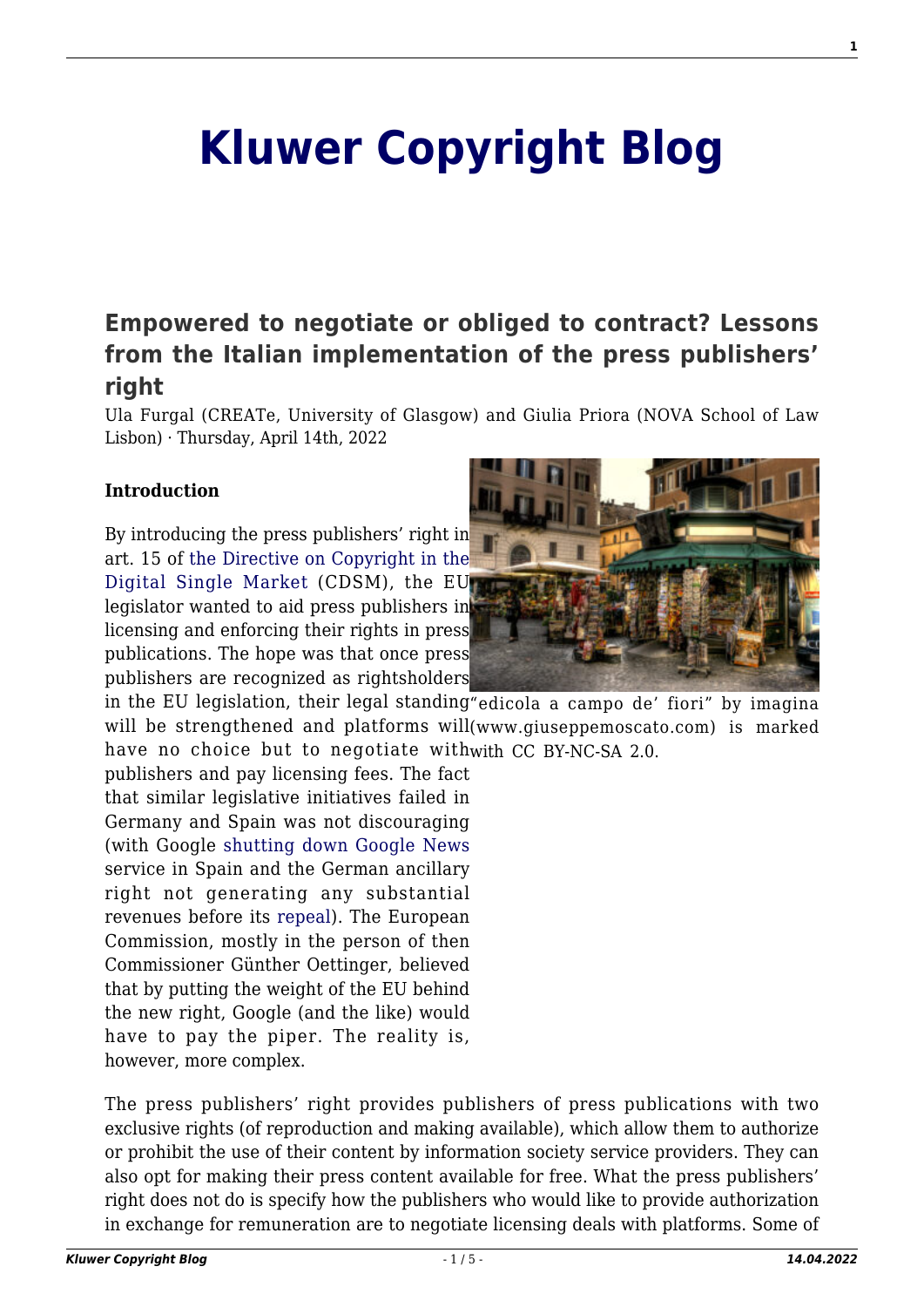the Member States have decided to fill this gap during the implementation process, prompted by the events in France, where [Google initially refused to negotiate](https://france.googleblog.com/2019/09/comment-nous-respectons-le-droit-dauteur.html) with press publishers, and was later [forced to the negotiation table](https://www.autoritedelaconcurrence.fr/fr/communiques-de-presse/droits-voisins-lautorite-fait-droit-aux-demandes-de-mesures-conservatoires) by the French Competition Authority. Whereas a fair amount of Member States has opted for some form of collective bargaining or collective management when implementing art. 15 CDSM Directive, Italy has decided to go a step further.

#### **The Italian experience**

As most Member States, Italy started the process of implementation of the CDSM Directive with some delay. In the very first Draft Scheme of implementation (that remained unpublished, but was [accessible by insiders and MEPs\)](http://copyrightblog.kluweriplaw.com/2021/05/27/towards-the-italian-implementation-of-the-cdsm-directive/), the Italian transposition of the press publishers' right was envisioned as a verbatim translation of art. 15 CDSM Directive. This was in line with [what the Italian Parliament had](https://www.senato.it/japp/bgt/showdoc/18/DDLPRES/0/1143637/index.html?part=ddlpres_ddlpres1-articolato_articolato1-articolo_articolo9) [instructed the Government to do](https://www.senato.it/japp/bgt/showdoc/18/DDLPRES/0/1143637/index.html?part=ddlpres_ddlpres1-articolato_articolato1-articolo_articolo9), i.e. transposing the provision slavishly, ensuring that "press publishers are granted adequate protection" and effective legislative guidance is provided to define the notion of "very short excerpts" and determine the profit share due to the individual authors of press articles (for an English translation see [here](https://www.create.ac.uk/wp-content/uploads/2020/09/GP_Italian-Senate-update-14-Sept-2020-2.pdf)).

However, things changed in the consolidated version of the [Implementation Decree](https://www.gazzettaufficiale.it/eli/id/2021/11/27/21G00192/sg)), which eventually entered into force last December. The resulting addition of **Article 43-bis** to the [Italian Copyright Act](https://www.altalex.com/documents/codici-altalex/2014/06/26/legge-sul-diritto-d-autore#titolo1) is a much longer and articulated provision than expected. Under the Italian version of art. 15 CDSM Directive, not only press publishers are given a specific neighboring right for the online use of their press content. Platforms are also under the obligation to contract with the press publishers requesting so and pay them a fair remuneration. If no agreement on the amount of the remuneration is reached between the parties within 30 days, the **Italian Communications Authority (AGCOM)** will set the licensing fee taking into consideration, among others, the number of visualizations of the press article, the years of activity, size, and market relevance of the press publisher.

Heated debates followed. The time originally allocated for examination by the competent Parliamentary committees had to be [prolonged](https://www.corrierecomunicazioni.it/digital-economy/diritto-dautore-slitta-il-parere-delle-camere-avranno-tempo-fino-al-15-ottobre/) due to a lively Parliamentary discussion between those supporting the consolidated version of Art.43 bis and those opposing it. On the one side, the Italian Association of Press Publishers (FIEG) strongly backed [the Government's decision to establish a facilitated](https://www.fieg.it/salastampa_item.asp?sta_id=1398) [negotiation mechanism](https://www.fieg.it/salastampa_item.asp?sta_id=1398) to overcome market imbalances between publishers and Internet giants. On the other side, the **Italian Competition Authority (AGCM)**, the Italian Association of Online Press (ANSO), and the Italian Association of Publishers (AIE) expressed strong concerns towards the CDSM Directive as a whole and, specifically, opposed the Government's excessive interference with the realm of private business negotiations. The [opinion](https://www.google.com/url?sa=t&rct=j&q=&esrc=s&source=web&cd=&ved=2ahUKEwje_vqFw_X2AhWIO-wKHVv_DTkQFnoECAMQAQ&url=https%3A%2F%2Fwww.agcm.it%2FdotcmsCustom%2FgetDominoAttach%3FurlStr%3D192.168.14.10%3A8080%2FC12563290035806C%2F0%2F367306AE271529B9C1258749002EA784%2F%24File%2FAS1788.pdf&usg=AOvVaw1zfAYJPrbR_ekZEqH2j4cB) issued by the AGCM is emblematic in this regard: it argues that the suggested transposition of art. 15 CDSM Directive exceeds the margin of discretion left to Member States, and jeopardizes competition by (i) **limiting private autonomy** without any evidence of market failures legitimizing such choice (the AGCM seems to imply that the representation organizations of press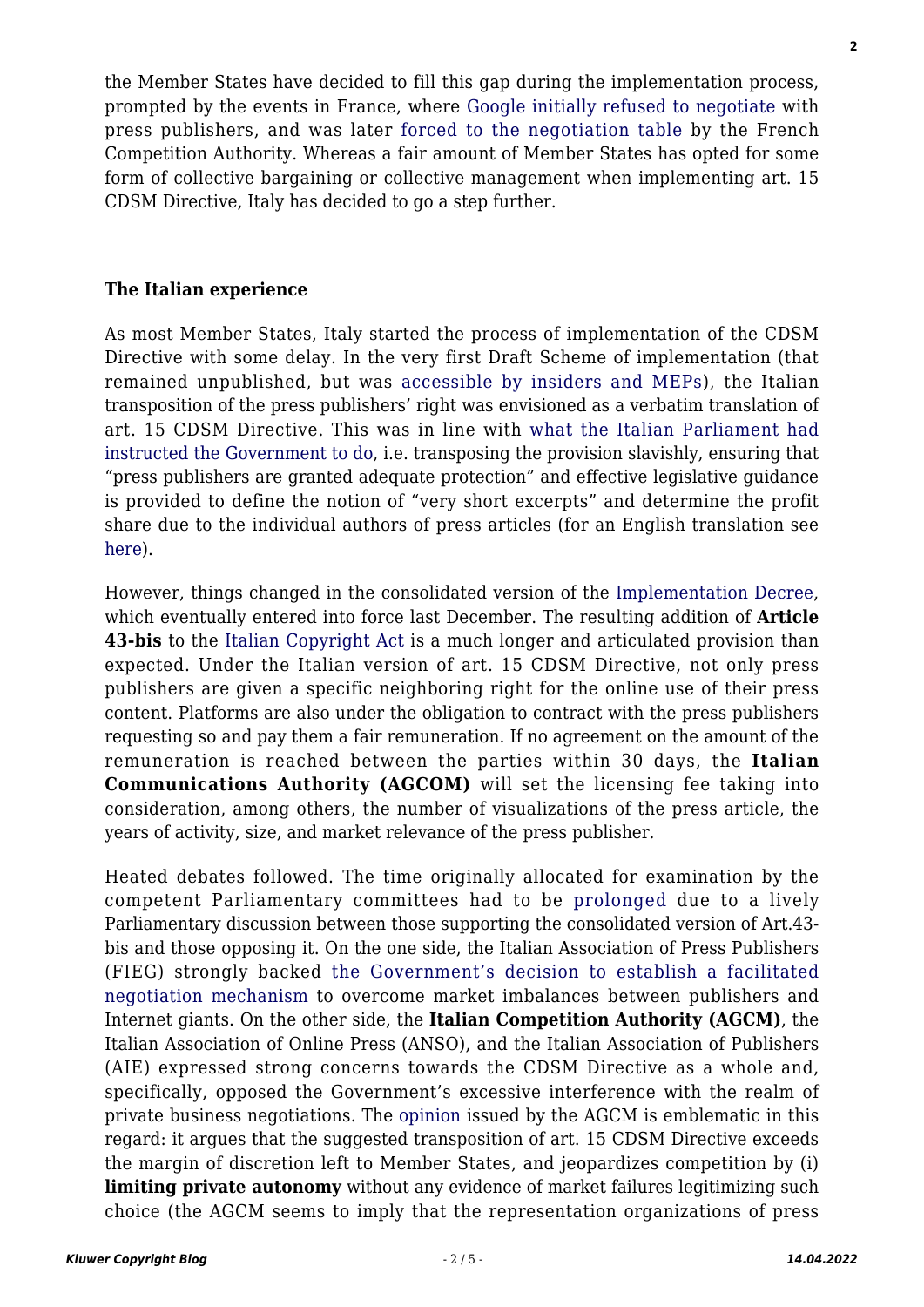publishers have the capacity to sit and negotiate with multinational companies of the caliber of Google and Facebook); (ii) establishing criteria for fair licensing fees that overly favor big press publishers; and (iii) vaguely defining the notion of short extracts (on the debated definition of short extracts see also [here](http://copyrightblog.kluweriplaw.com/2022/03/30/taking-freedom-of-information-seriously-the-very-short-extracts-limitation-in-article-15-cdsm-directive-and-how-not-to-implement-it-part-1/) and [here](http://copyrightblog.kluweriplaw.com/2022/03/31/taking-freedom-of-information-seriously-the-very-short-extracts-limitation-in-article-15-cdsm-directive-and-how-not-to-implement-it-part-2/)).

Awaiting the AGCOM Regulation [\(expected for the summer](https://notiziario.uspi.it/copyright-agcom-avviera-a-marzo-le-consultazioni-per-il-regolamento/), see also [here](https://formiche.net/2022/04/copyright-equo-compenso-preta/)) that will further define the criteria and technicalities of the new negotiation mechanism, Italy is grappling with deeply polarized and resentful feeling across the press sector, which leaves little hope for a smooth enhancement of media plurality online.

#### **Freedom to negotiate**

Whereas Italian approach is unique in the EU, it is not unique globally. The final offer arbitration, a mechanism which AGCOM is to follow when setting a licensing fee in case of disagreement between the parties, is at the heart of the [Australian News](https://www.aph.gov.au/Parliamentary_Business/Bills_Legislation/Bills_Search_Results/Result?bId=r6652) [Media Bargaining Code](https://www.aph.gov.au/Parliamentary_Business/Bills_Legislation/Bills_Search_Results/Result?bId=r6652) adopted in February 2021. The Code, like the EU's press publishers' right aims to regulate the relationship between news media and digital platforms. However, the Code does not belong to the realm of copyright, and it does not award news media any new rights. What it does is to create a negotiation framework.

The problem with adopting the Code-inspired negotiation framework in the EU is that the press publishers' right, unlike the Code, does not involve an obligation to bargain, and a recent controversial attempt to introduce such an obligation via the Digital Markets Act [has reportedly failed.](https://twitter.com/repasi/status/1507641330650030081) A national implementation which **changes the right into an obligation** interferes with a built-in freedom that the press publishers' right offers: freedom to decide whether to authorize or not to authorize the use of press publications, and whether to request remuneration for the authorization.

This freedom was [forcefully requested](https://mediapublishers.eu/2019/01/16/letter-to-the-eu-ambassadors-on-article-11-co-signed-by-consumer-organisations-and-the-european-innovative-media-publishers/) by some of the publishers' associations during the public discussion on the press publishers' right and it was confirmed by the European Commission when [answering a parliamentary question](https://www.europarl.europa.eu/doceo/document/E-9-2020-004603-ASW_EN.html) on permissibility of implementation of the new right via the mechanism of mandatory collective management. The Commission emphasized the need to preserve "publishers' choice to authorize or prohibit the use of their publication" during the transposition process. The Italian implementation eliminates this freedom.

What we need to remember is that press publishers do not constitute a homogenous group. While majority of the legacy media publishers, often represented by such organisations as [ENPA,](https://enpa.eu/) [EMMA](https://www.magazinemedia.eu/), [EPC,](https://www.epceurope.eu/) and [News Media Europe](http://www.newsmediaeurope.eu/) are outspoken supporters of the press publishers' right, some of the innovative and small media companies, including those represented by [European Innovative Media Publishers,](https://mediapublishers.eu/) are skeptical if not openly opposed to it. This division has been visible during the Italian discussion, too. Thus, the implementation process should cater to both of those groups.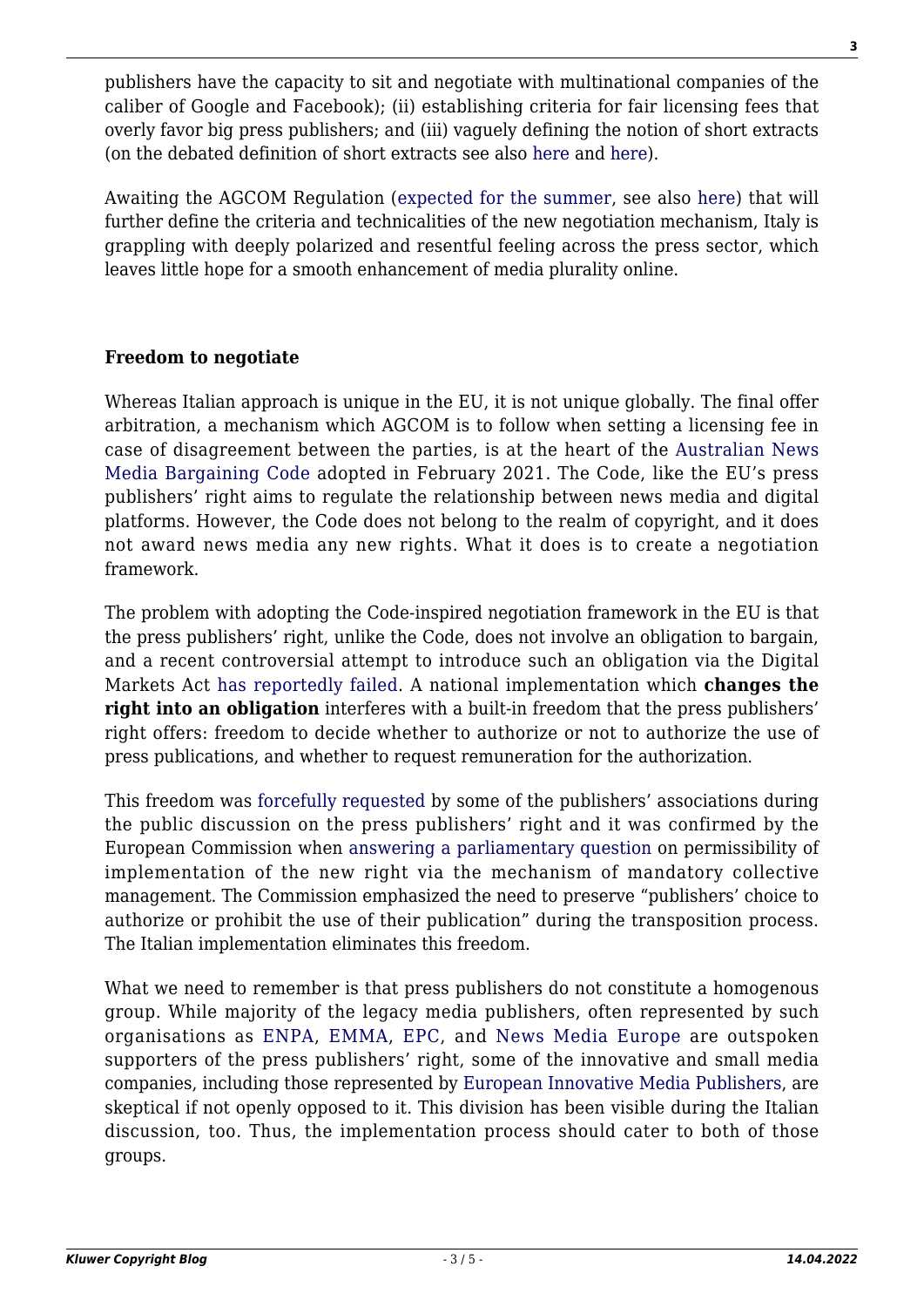#### **Conclusion: what we can learn**

The case of the implementation of the press publishers' right in Italy showcases how copyright regulation, even when modernizing itself looking for a more solid digital balance, gets stuck in a tug-of-war between a few big industrial players, too often and too exclusively focused on money transactions.

While condemning or supporting the hazardous choice by the Italian Parliament, the public debate has completely lost its focus on key aspects of art. 15 CDSM Directive:

- The intention to safeguard **freedom of information** by excluding news of the day and "short extracts" from the scope of the neighboring right. The Italian transposition opted for quite a vague definition of extracts as "any portion of text that still requires the reading of the full press article [in order to be enjoyed]". As a more or less direct result, posting and sharing of Italian press articles via social media comes now [without picture previews.](https://www.agendadigitale.eu/documenti/giustizia-digitale/direttiva-copyright-perche-non-si-vedono-piu-le-anteprime-degli-articoli-condivisi-sui-social/)
- The scope of the press publishers' right and the **meaning behind "information society service providers"** with different interpretation on inclusion of social media within the scope among Member States (see a recent post [here\)](http://copyrightblog.kluweriplaw.com/2021/11/04/press-publishers-right-social-media-enter-the-stage/). Additionally, the lack of explanation could create uncertainties for educational or cultural institutions hosting e.g. press archives.
- The intention to **fairly remunerate journalists and photo-reporters** securing adequate remuneration to them. After several [Parliamentary tables for study and](https://agcult.it/a/45152/2021-09-27/copyright-moles-direttiva-e-primo-passo-per-un-nuova-idea-di-sistema-editoriale) [discussion](https://agcult.it/a/45152/2021-09-27/copyright-moles-direttiva-e-primo-passo-per-un-nuova-idea-di-sistema-editoriale) on this specific matter, new remuneration rules have been set in the quantum of 2%-5%. Peculiar that no voices – neither of support nor disapproval – could be heard from journalists and their unions on this. To compare, the "appropriate" share if indicated using the set percentage in other jurisdictions, can be as high as 1/3 ([Germany](https://www.bmj.de/SharedDocs/Gesetzgebungsverfahren/Dokumente/Bgbl_NetzDG.html;jsessionid=E48814ADA33ACED8C498C09FB2988A47.1_cid289?nn=6712350)) or 50% [\(Poland\)](https://www.gov.pl/web/premier/projekt-ustawy-o-zmianie-ustawy-o-prawie-autorskim-i-prawach-pokrewnych-oraz-niektorych-innych-ustaw2). France, outspoken advocates for the press publishers' right, decided to address this issue in collective agreements between representative organizations. The deadline for concluding the agreement passed months ago, and to date no agreement was concluded.

#### **Kluwer IP Law**

The **2021 Future Ready Lawyer survey** showed that 81% of the law firms expect to

*To make sure you do not miss out on regular updates from the Kluwer Copyright Blog, please subscribe [here.](http://copyrightblog.kluweriplaw.com/newsletter)*